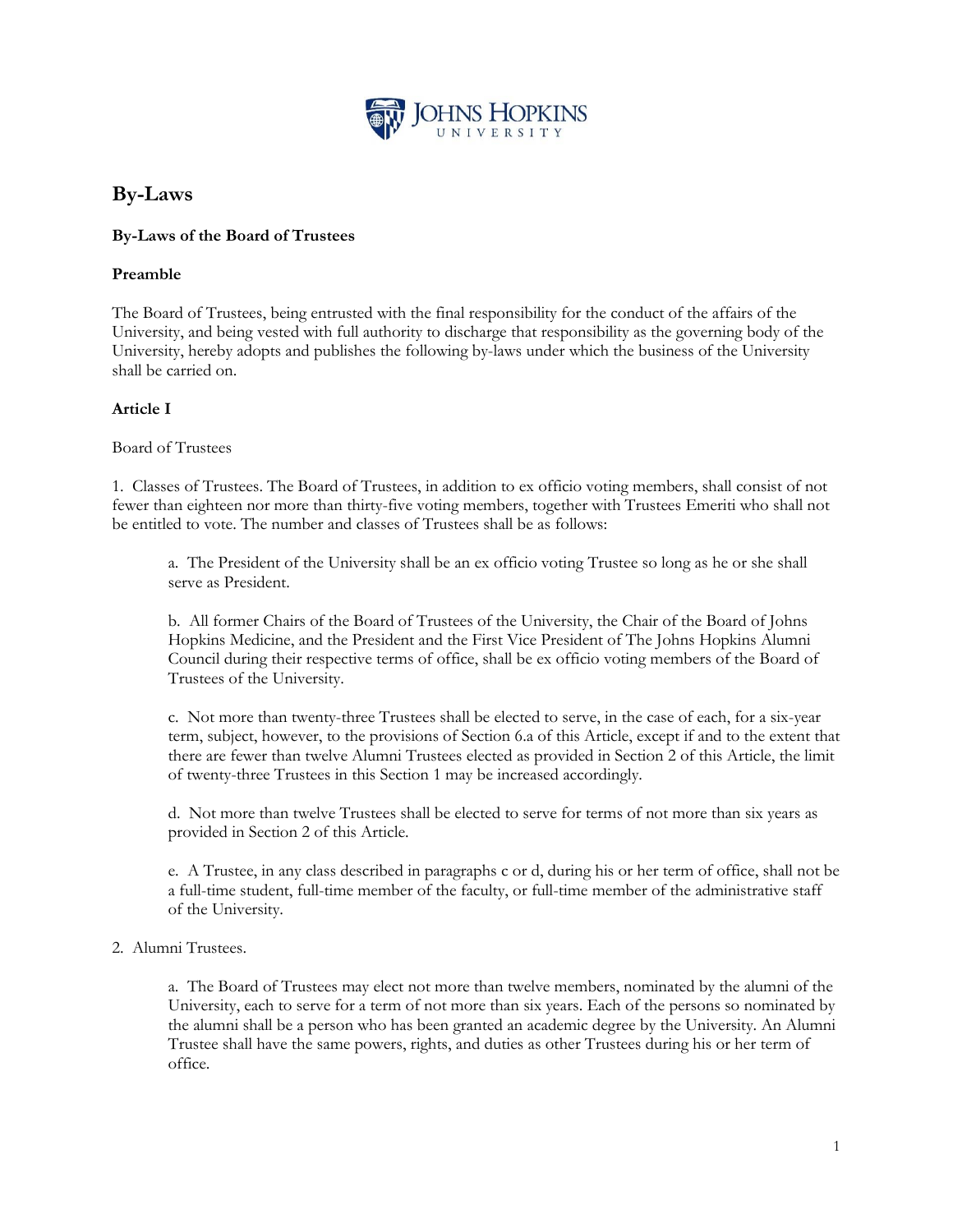b. A person who has served a six-year term as an Alumni Trustee is eligible to be elected to a second six-year term as a Trustee under Section 1.d of this Article.

3. Emeriti Trustees.

a. The Board of Trustees may at its discretion and on recommendation of the Committee on Trusteeship, Nomination and By-Laws grant the status of Trustee Emeritus(a) for life to those members or former members of the Board of Trustees who have made distinguished contributions to the University and have served at least two terms of meritorious service, unless prevented by age or extraordinary circumstances from completing a second term.

b. Trustees Emeriti shall be entitled to receive or access notices of meetings of the Board, copies of minutes, committee reports, and other materials which are sent to members of the Board.

c. Trustees Emeriti shall not attend meetings of the Board or of committees of the Board except as requested on a non-routine basis by the Chair (for Board meetings) or the Chair of a committee (for a committee meeting).

### 4. Election of Trustees

a. Upon nomination by the Committee on Trusteeship, Nominations and By-Laws, Trustees may be elected by the Board of Trustees to fill any vacancies in the Board and an affirmative vote of a majority of the Trustees in office at the time of election shall be necessary to approve an election. Trustees unable to attend a meeting of the Board at which a vacancy in the Board shall be filled may vote to fill such vacancy by written proxy.

b. Trustees elected under Article 1 of these by-laws shall be nominated, and vacancies in those so elected filled, in accordance with rules approved by the Board.

c. The election of Trustees shall be at a stated or special meeting of the Board, or at an adjourned meeting thereof, and if such election is to be on the agenda, the Secretary shall give notice thereof in the call for the meeting.

#### 5. Term of Office.

a. The term of each Trustee shall commence on the first day of the month which follows his or her election, provided that the Trustee shall have accepted such election in writing to the Board Secretary. A trustee's term shall expire on June 30 in the year in which his or her term is concluded, or the June 30 following his or her seventy-fifth birthday, whichever shall first occur. A Trustee who has served two six-year terms may, in an exceptional case, on recommendation of the Committee on Trusteeship, Nominations and By-Laws and approval by the Board, serve one final six-year term.

b. Upon the expiration of his or her original term or thereafter, a Trustee, having served an initial six-year term, shall be eligible for election to one additional six-year term.

c. In the event of an unexplained absence of any Trustee from three consecutive stated meetings of the Board of Trustees, the Board of Trustees may declare that said absence constitutes the resignation of such Trustee from the Board of Trustees.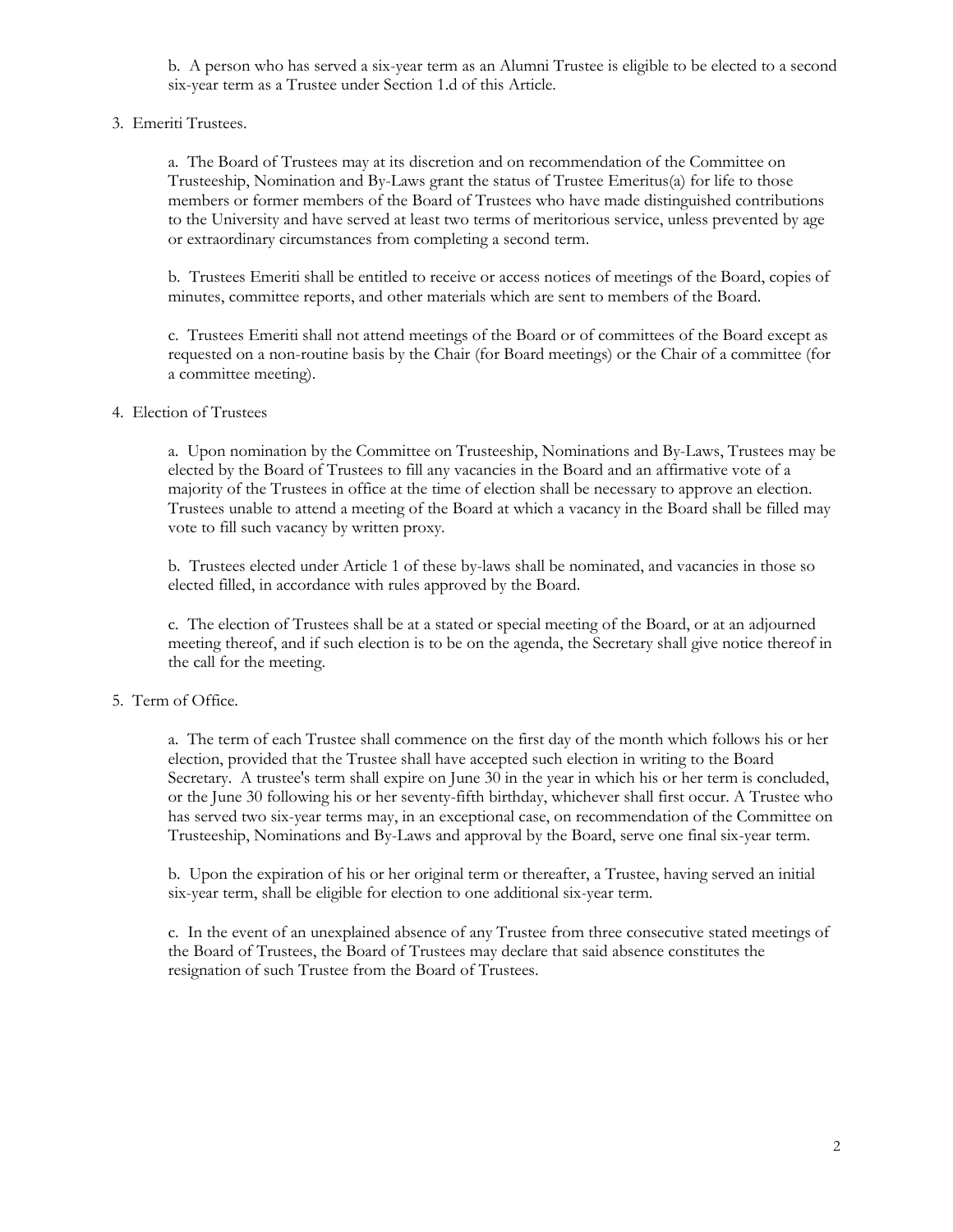# **Article II**

Meetings

1. Frequency and Timing of Board Meetings. The Board shall hold four stated meetings each academic year between September and June at approximately two to three month intervals and such other meetings as it may determine.

2. Notice of Meetings. Notice shall be communicated at least ten days prior thereto by the Secretary of the Board of Trustees to each member to his or her address as furnished by him or her.

3. Special Meetings. Special Meetings shall be held upon like notice. The notice of a Special Meeting shall declare in general terms the object of the meeting and, except upon a unanimous vote of the members who shall attend such meeting, no other business than that indicated in the call shall be transacted.

4. Annual Meeting. The last stated meeting of the academic year shall be the Annual Meeting of the Board.

5. Telephonic and Video Meetings. Any and all Trustees may participate in a meeting of the Board or a committee of the Board by means of a telephone or video conference or by any other means of communication by which all persons participating in the meeting are able to communicate with one another, and such participation shall constitute presence at the meeting and such Trustees may vote as if they were physically present.

6. Action Without a Meeting. Unless otherwise restricted in these By-Laws, any action required or permitted to be taken by the Board or a committee of the Board may be taken without a meeting if a majority of the Trustees entitled to vote approve the action in writing, fax, electronic mail, website voting, or other record. A record of the action and the individual approvals will be maintained by the Office of the Secretary of the Board.

7. Form of Notice or Mail. Whenever these By-Laws refer to "mail" or "notice" to Board members, these terms include communication by recorded electronic means such as email and posting on a website.

8. Quorum. One-third of the voting members of the Board in office shall constitute a quorum for the transaction of business.

# **Article III**

Officers and Other Appointees of the Board

1. Officers of the University. The Officers of the University shall consist of the Chair of the Board of Trustees, a Chair-Elect as set forth in Section 2, not more than three Vice Chairs of the Board of Trustees, the President of the University, the Provost and Senior Vice President for Academic Affairs, the Senior Vice President for Finance and Administration, the Vice President and General Counsel, one or more Vice Presidents, the Secretary of the Board of Trustees, the Treasurer and, in the circumstances covered by Article XIII, the Director of the Applied Physics Laboratory. In addition, the Chair of the Board of Johns Hopkins Medicine shall serve, ex officio, as a Vice Chair of the Board of Trustees of The Johns Hopkins University.

2. Election of Officers

a. The Chair of the Board of Trustees and not more than two Vice Chairs of the Board of Trustees shall be elected annually from the members of the Board at the Annual Meeting of the Board. The Board may from time to time establish procedures for this election as well as position descriptions beyond those stated in the by-laws.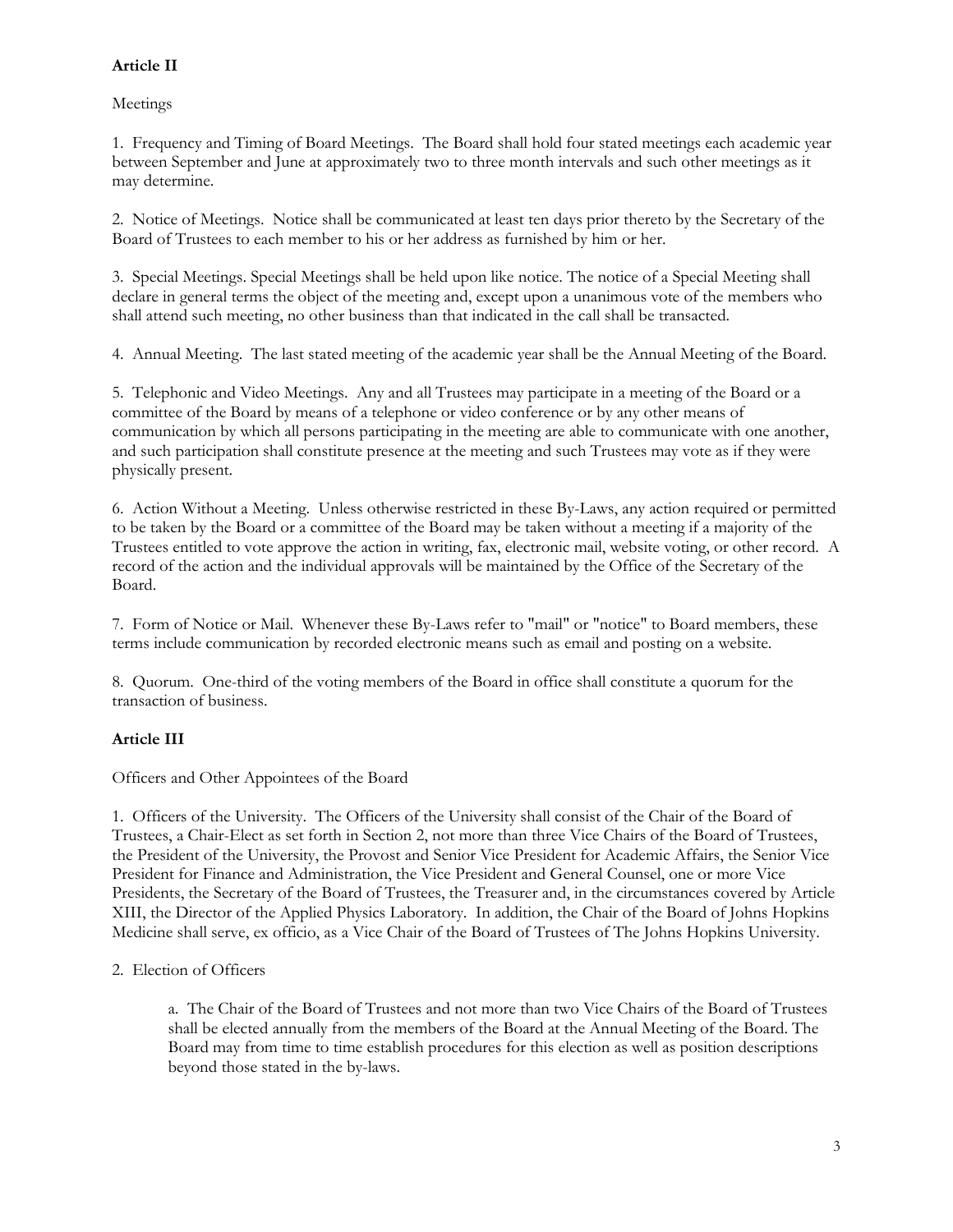b. In addition, a Chair-Elect of the Board of Trustees shall be elected by the Board of Trustees not more than one year prior to the date on which the Chair-Elect could begin serving as Chair of the Board of Trustees.

c. The Secretary of the Board of Trustees and the Treasurer, who may or may not be members of the Board, shall be elected annually by the Board of Trustees at the Annual Meeting of the Board. If the offices of the Secretary of the Board of Trustees or of the Treasurer shall become vacant, for any reason, a successor may be elected by the Board to serve until the next Annual Meeting. Pending such election or in the event of the absence or disability of any such officer, the Chair of the Board of Trustees may appoint either a Secretary pro tem or a Treasurer pro tem, as the case may be.

d. The President shall be elected by the Board of Trustees.

e. The Board shall, as nominated by the President, elect a Provost and Senior Vice President for Academic Affairs, a Senior Vice President for Finance and Administration, a Vice President and General Counsel, one or more Vice Presidents, and approve the appointment of a Director of the Applied Physics Laboratory (except in circumstances covered by Article XIII), and such other officers, as may be deemed necessary for the proper management of the University. The President shall make all nominations to positions which are subject to approval by the Board of Trustees, and if nominations are not approved he or she shall make others. The Board or its Executive Committee may authorize the President to appoint such other administrative officers, staff members, or employees as may be necessary for the proper management of the University.

f. In the event of a vacancy in any of the offices of Provost and Senior Vice President for Academic Affairs, Senior Vice President for Finance and Administration, Secretary, Treasurer, General Counsel, any Vice Presidents, the Director of the Applied Physics Laboratory, or of any such other officers as have been appointed by the Board and deemed necessary for the proper management of the University, the President, in consultation with the Chair of the Board, shall appoint an individual to fill such offices on an interim basis until such time as the Board is able to elect full-time successors to such offices. In the event of a vacancy in the office of the President, the Board shall appoint an individual to fill the office on an interim basis and until such time as a full-time successor is identified and elected by the Board.

### 3. Terms.

a. The Chair of the Board of Trustees shall serve in that office for no longer than six years and may continue to serve as Trustee beyond two terms to complete this six-year maximum as Chair, subject to the mandatory retirement age in Article I, Section 5.a.

b. The President shall hold office at the pleasure of the Board.

c. Unless their terms are otherwise specified in writing, or unless otherwise provided in this Article, officers, staff members, and employees shall serve at the pleasure of the President (except for the Director of the Applied Physics Laboratory in the circumstances covered by Article XIII).

4. Deans and Faculty. The Board shall, as recommended by the President, appoint Deans and members of the faculty, and such appointments may be governed by the rules of faculty tenure as may be approved by the Board of Trustees from time to time.

#### **Article IV**

Duties of the President of the University

1. The President of the University shall be the chief executive officer of the University and the official adviser and executive agent of the Board of Trustees and its Executive Committee (except in the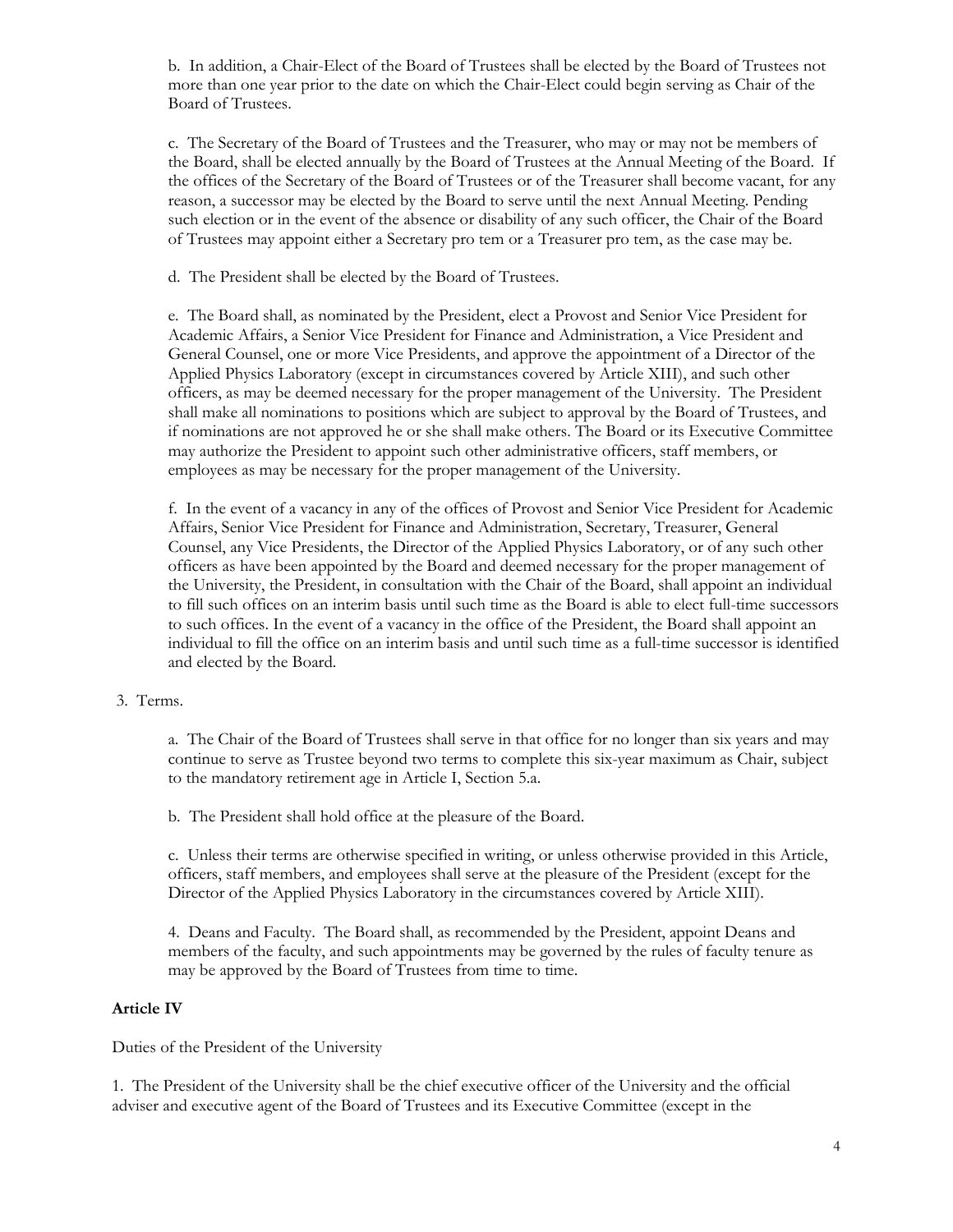circumstances covered by Article XIII). The President shall, as educational and administrative head of the University, exercise a general superintendence over all the affairs of the institution, and bring such matters to the attention of the Board as he or she may think appropriate. The President shall have power, on behalf of the Trustees, to perform all acts and execute all documents to make effective the actions of the Board or its Executive Committee. The President shall be ex officio a member of all committees of the Board, except for the Committee on the Applied Physics Laboratory. The President shall make such recommendations to the Board of Trustees or its Executive Committee from time to time as may seem appropriate, touching any phase of University policy or administration.

2. Except for the Chair and Vice Chairs of the Board of Trustees, all officers, staff members, and employees of the University shall be responsible to the President and, unless expressly directed otherwise, shall report to the President. All communications from any faculty member, administrative officer, staff member, or other employee of the University, addressed to the Board of Trustees of the University or its Executive Committee or to any committee thereof, shall be transmitted through the President of the University unless otherwise directed by the President.

3. All rules, regulations, directions, orders, or requests of the Board of Trustees, or of any committee or member thereof, addressed to any administrative officer, faculty member, staff member, or other employee of the University, shall be transmitted through the President of the University or as may be otherwise directed by the Board.

4. The President may delegate administrative functions to any administrative officer, staff member, or employee of the University.

5. In the event of absence or incapacity of the President that materially impairs the President's ability to discharge the responsibilities of office, but only if and as determined by the President, the President's duties shall be performed by the Provost and Senior Vice President for Academic Affairs or such other administrative officer as the President shall designate; in the event of the President's incapacity or inability so to designate, the Board of Trustees or the Executive Committee shall designate the Provost or other officer as Acting or Interim President.

# **Article V**

Duties of the Chair of the Board of Trustees and Vice Chairs of the Board of Trustees

1. Duties of the Chair.

a. The Chair of the Board of Trustees shall preside at all meetings of the Board and of the Executive **Committee** 

b. He or she shall call special meetings of the Board or Executive Committee at such time as he or she may think the business of the institution shall require, or at such times as may be requested, in writing, by ten Trustees or by the President of the University to do so.

c. The Chair shall be ex officio a member of all committees of the Board, except that the Chair shall be a member of the Committee on the Applied Physics Laboratory.

d. The Chair shall appoint all committees of the Board, including the Chairs of each committee, unless it be otherwise provided in the resolution creating them.

2. Absence or Disability of the Chair or Vice Chairs.

a. In the absence or disability of the Chair, his or her duties shall be performed by the Chair-Elect, if there be one, and if there not be one, by the Senior Vice Chair as determined by length of service as a Trustee.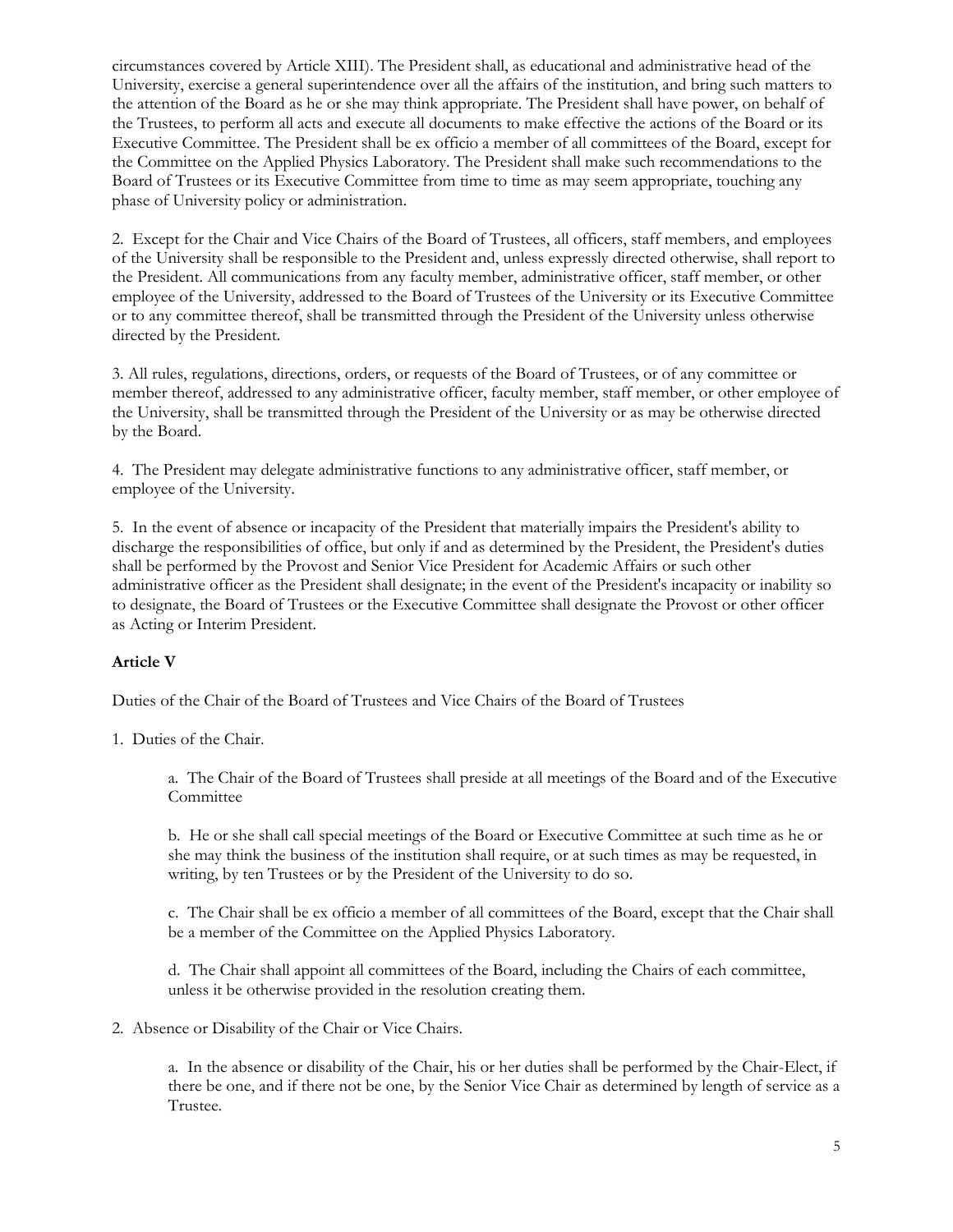b. If the office of Chair shall become vacant for any reason, the Chair-Elect, if there be one, and if there not be one, a successor to be elected by the Board shall serve until the next Annual Meeting. If the office of one of the Vice Chairs shall become vacant for any reason, a successor shall be elected by the Board to serve until the next annual meeting.

# **Article VI**

Duties of the Provost and Senior Vice President for Academic Affairs

1. Title. The Provost shall also be designated as the Senior Vice President for Academic Affairs.

2. Role. The Provost and Senior Vice President for Academic Affairs shall serve as the chief academic officer of the University and shall be responsible for the performance and quality of all academic programs and academic operations of the University.

3. Reporting. The Deans of the Zanvyl Krieger School of Arts and Sciences, Whiting School of Engineering, School of Education, Carey Business School, School of Medicine, Bloomberg School of Public Health, School of Nursing, and Paul H. Nitze School of Advanced International Studies, and the Peabody Institute, shall report to the President through the Provost and Senior Vice President for Academic Affairs. Directors of academic programs and centers not affiliated with a particular division shall report directly to the Provost and Senior Vice President for Academic Affairs.

4. Duties and Responsibilities. The duties and responsibilities of the Provost and Senior Vice President for Academic Affairs shall include:

a. Serving as Secretary to the Committee on Academic Policy and keeping fair minutes of the committee's proceedings. These duties may be delegated to an appropriate member of the administrative staff.

b. If and as determined by the President, acting on behalf of and assuming the duties of the President, in the event of the President's absence or incapacity as defined in Article IV.5, unless the President, the Board of Trustees, or the Executive Committee should designate another officer as Acting or Interim President.

c. Coordinating and reviewing academic budgets and programs, for presentation to the President.

### **Article VII**

Duties of the Secretary of the Board of Trustees

1. The Secretary of the Board of Trustees shall also serve as Secretary to the Executive Committee.

2. The Secretary shall keep fair minutes of the proceedings of the Board of Trustees and its Executive Committee.

3. The Secretary shall conduct and preserve the correspondence of the Board and the Executive Committee.

4. The Secretary shall give all notices of meetings of the Board and the Executive Committee and notices of appointments on committees.

5. The Secretary, or if unavailable, an Associate Secretary or an Assistant Secretary, may affix the seal of the University and his or her official signature and attest the same to such documents as may require it.

### **Article VIII**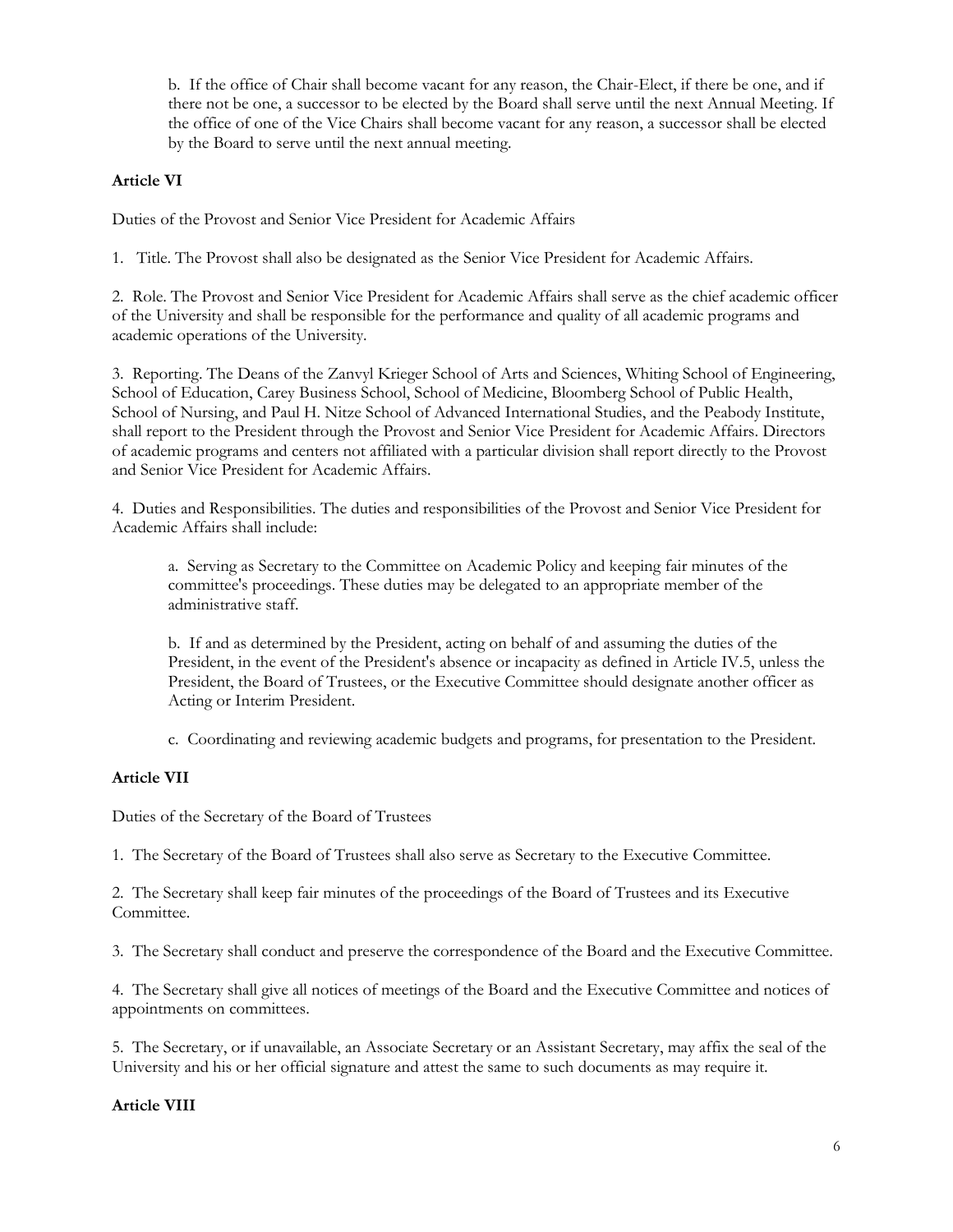Duties of the Senior Vice President for Finance and Administration

1. Role. The Senior Vice President for Finance and Administration shall serve as the chief business and financial officer of the University.

2. Reporting. The Treasurer and such other officers as may be designated by the President or Board of Trustees shall be responsible to the Senior Vice President for Finance and Administration and, unless expressly directed otherwise, shall report to the Senior Vice President for Finance and Administration.

3. Duties to the Board of Trustees. The Senior Vice President for Finance and Administration shall serve as Secretary to the Committee on Finance, the Capital Subcommittee, and the Committee on Audits and Institutional Risk Management, and shall keep minutes of the proceedings of these committees. These duties as Secretary to the Board Committees may be delegated to an appropriate member of the administrative staff.

# **Article IX**

Duties of the Treasurer

1. The Treasurer shall ensure the maintenance of the University's liquidity and shall develop and maintain financial policies for capital structure, external financing, working capital, treasury operations, interest rate risk management and business insurance and risk management.

2. The Treasurer shall establish and maintain commercial banking relationships and investment banking relationships.

3. In the absence or unavailability of the Secretary, or an Associate Secretary or Assistant Secretary, the Treasurer shall affix the seal and attest the same to any instrument being a conveyance, assignment, or transfer of, or a contract binding on or relating to, any property of the University which documents require execution under the seal of the University.

# **Article X**

Duties of the Vice President and General Counsel

The Vice President and General Counsel shall serve as the University's chief legal officer; shall have responsibility for all legal matters involving the University including, without limitation, all litigation and other legal proceedings in which the University is involved; shall oversee the provision of all legal services to the University; shall be responsible for retention and supervision of all outside counsel retained to represent the University; and shall provide counsel, when requested, to the Board on governance matters.

### **Article XI**

Standing and Other Committees

1. There shall be the following Standing Committees:

An Executive Committee

A Committee on Finance

A Committee on Academic Policy

A Committee on Audits and Institutional Risk Management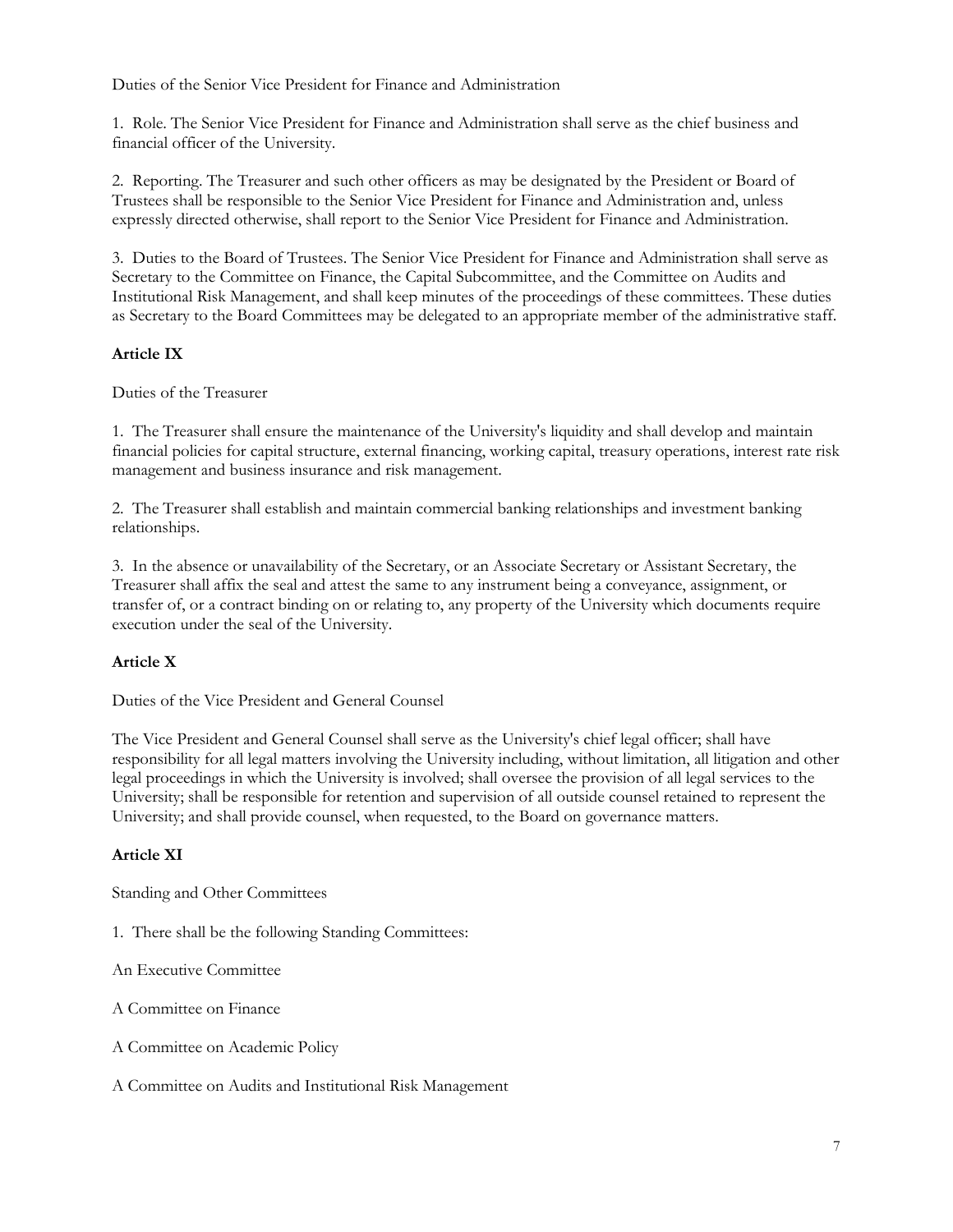- A Committee on Investments
- A Committee on the Applied Physics Laboratory
- A Committee on Philanthropy and Engagement
- A Trusteeship, Nominations and By-Laws Committee
- A Compensation Committee
- An External Affairs and Community Engagement Committee
- A Committee on Intermediate Sanctions
- A Student Life Committee
- 2. Committee Leadership.
	- a. The Chair of the Board of Trustees shall serve as Chair of the Executive Committee.

b. The Chair of each Standing Committee and of each Special Committee shall serve in that office for no longer than six years in any 12-year period.

3. Committee Membership.

a. The Executive Committee shall consist of not fewer than eleven members of the Board of Trustees, including the President of the University and the Chair and Vice Chairs of the Board of Trustees, who shall be members ex officio. The Chairs of the Standing Committees shall be members of the Executive Committee.

b. Each of the other Standing Committees shall consist of not fewer than five members of the Board of Trustees including the Chair of the Board of Trustees and, except for the Committee on the Applied Physics Laboratory in the circumstances covered by Article XIII, the President of the University.

4. Committee Meetings.

a. Five members of the Executive Committee shall constitute a quorum for the transaction of business of the committee. Three members of each of the other Standing Committees shall constitute a quorum of those committees.

- b. The Chair of each committee shall call meetings of the committee and direct its proceedings.
- 5. Special Committees and Subcommittees

a. Special Committees may be created by resolution of the Board or the Executive Committee to take charge of the subjects specifically referred to them.

b. Committee Chairs may, with the approval of their committees, appoint subcommittees or working groups.

### **Article XII**

Duties of the Standing Committees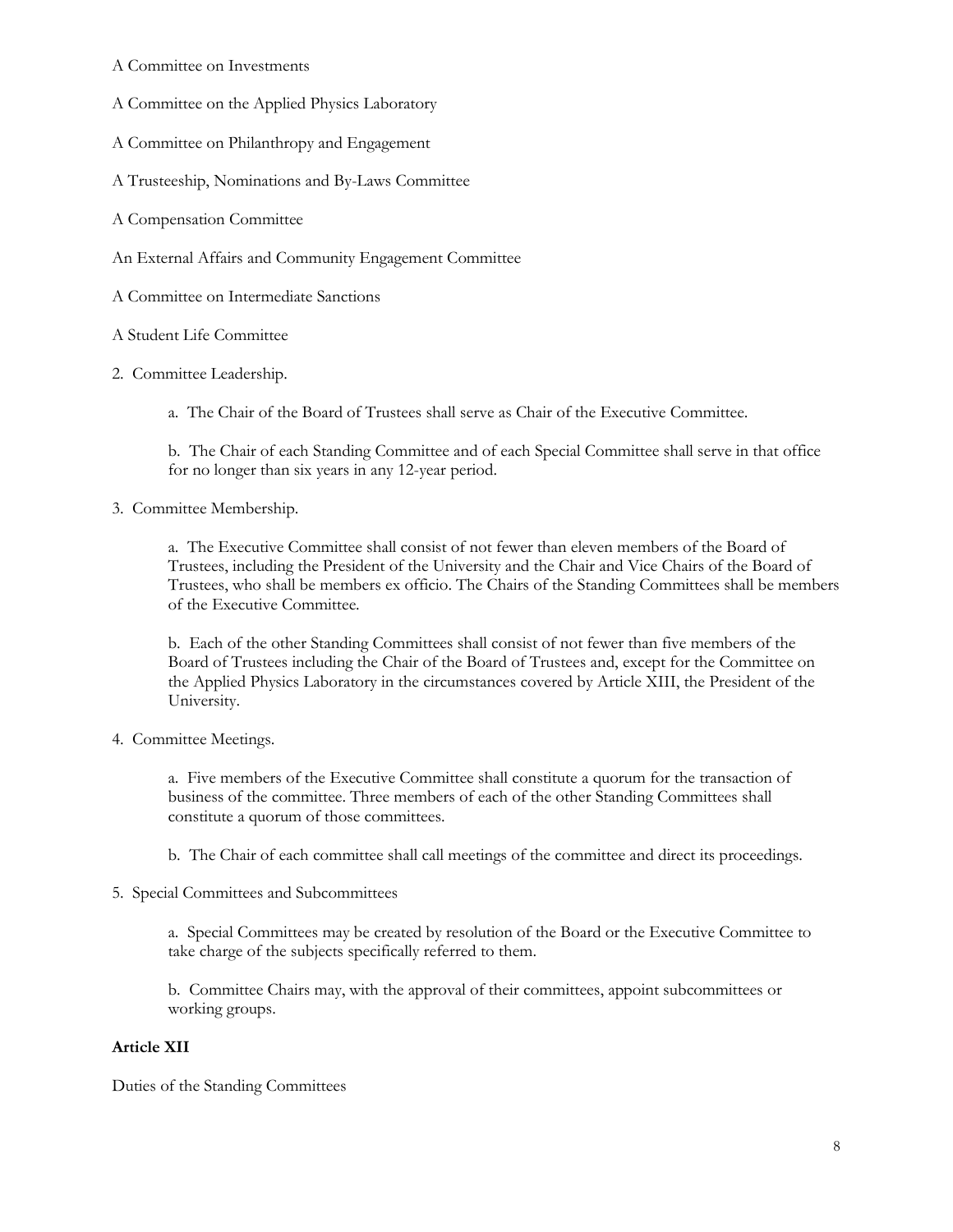#### 1. Executive Committee

a. The Executive Committee shall have and shall exercise, between meetings of the Board, all the powers of the Board of Trustees not herein especially reserved to the Board, shall report its action to the Board at its next stated meeting, and shall transmit copies of the minutes of meetings to each Trustee promptly after they shall be held.

b. The Executive Committee shall not, however, between meetings of the Board reverse the action of the Board upon any matter which has been presented to and acted upon by the Board.

c. The Executive Committee shall exercise oversight and coordinate the activities of all Standing Committees of the Board.

d. The Executive Committee shall, as necessary, consider significant institutional issues and priorities that transcend the scope of responsibility of one or more Standing Committees of the Board.

e. The Executive Committee shall make recommendations to the Board concerning periodic selfexaminations and best practices for Board and committee operations.

#### 2. Committee on Finance

a. The Committee on Finance shall review and approve the budget and five year financial plan of University income and expenses each fiscal year. The approved budget and financial plan shall be presented to the Board of Trustees or its Executive Committee no later than the Annual Meeting prior to the beginning of the fiscal year for which such budget is prepared. The expenditures provided for by the budget shall not exceed expected revenues unless approved by the Board of Trustees or by its Executive Committee upon the recommendation of the Committee on Finance.

b. The Committee shall periodically review the income earned and expenditures incurred by the University during each fiscal year to determine whether actual operating results are generally in accordance with the approved budget.

c. The Committee shall review and approve the financial feasibility of all major expenditures for technology and equipment investments, plant expansion, new construction, and replacement or renovation of existing facilities, and recommend appropriate actions to the Board of Trustees or its Executive Committee.

d. The Committee shall review and approve all external financing of capital investments, including capital leases, and recommend appropriate actions to the Board of Trustees or its Executive Committee.

e. The Committee shall review the President's proposals with regard to the establishment of tuition levels, and such other matters as may affect the University's budgets of income and expenditures. Appropriate recommendations shall be made by the Committee to the Board of Trustees or its Executive Committee as required.

f. The Committee shall periodically review University pension plans and other personnel benefits plans and shall recommend to the Board of Trustees or its Executive Committee such changes in the plans and programs as it may deem appropriate.

g. The Committee shall have responsibility for recommending to the Board of Trustees or its Executive Committee approval of all University capital projects, including, but not limited to, construction of new buildings, renovations and alterations of existing buildings, major landscaping alterations, and purchases of improved or unimproved property that is to be used for University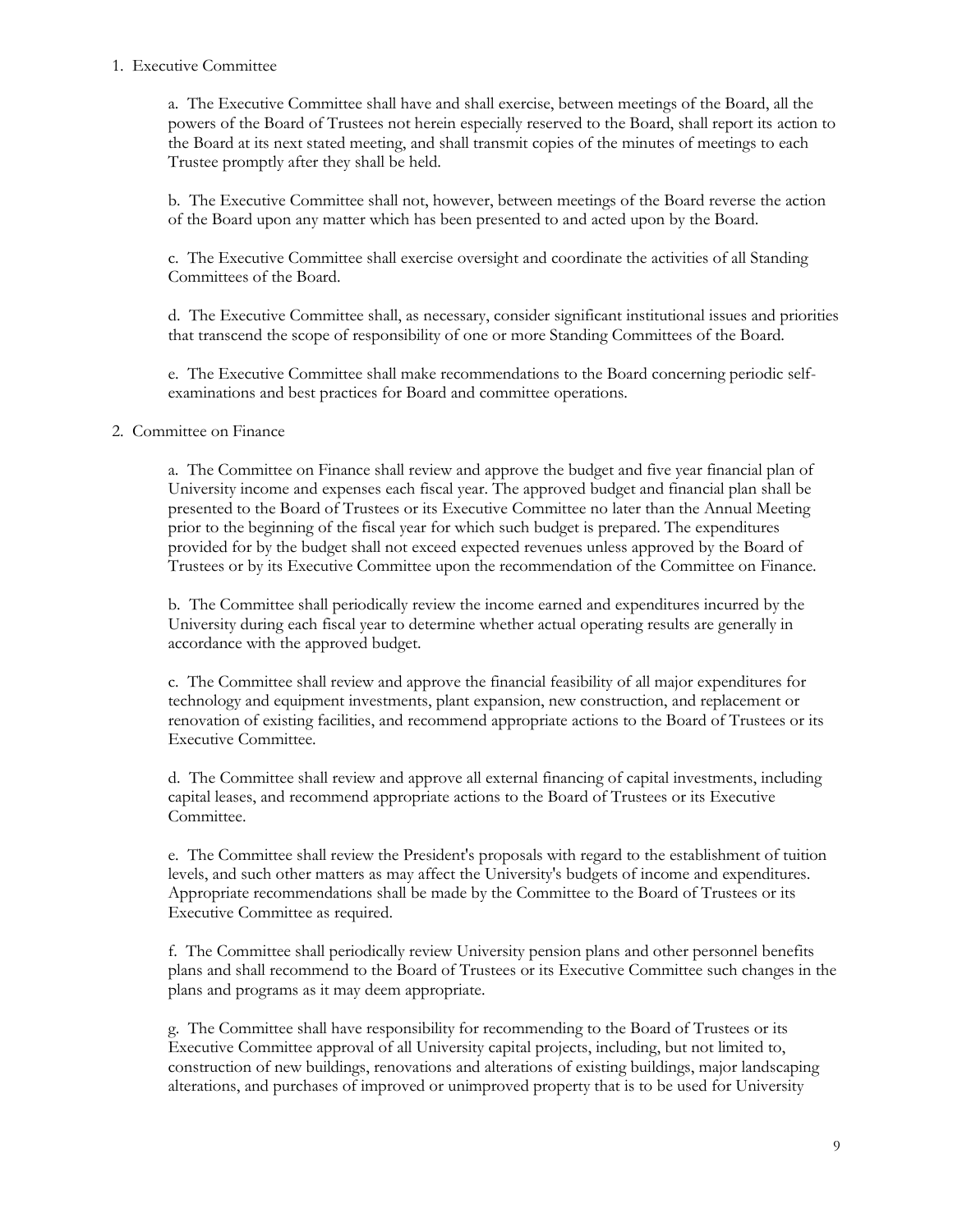purposes. Such projects, when approved by the Board of Trustees or by the Executive Committee, shall be carried out by the President of the University in consultation with the Committee.

h. The Committee shall also review and approve on behalf of the Board of Trustees the selection of planners, designers, and building constructors that have been recommended by the President.

3. Committee on Audits and Institutional Risk Management

a. The purpose of the Committee on Audits and Institutional Risk Management, is to assist the Board in fulfilling its financial oversight responsibilities, including annual reporting; systems of internal control; internal and external audit processes; institutional risk management; and compliance with legal and regulatory requirements.

b. The membership of the Committee will include at least one person with financial expertise. That person will have an understanding of Generally Accepted Accounting Principles and financial statements; the ability to assess the general application of accounting for estimates, accruals and reserves; experience in preparing, auditing, analyzing or evaluating financial statements or experience in supervising people engaged in such activities; an understanding of internal controls and procedures for financial reporting and an understanding of audit committee functions. The President of the University, in his or her ex officio role, shall be a non-voting member of the Committee.

c. The Committee shall act as liaison for the Board with the University's independent auditing firm and with the Office of Internal Audits in the institution, and shall report to the Board with respect to their activities not less than twice a year.

d. The Committee shall recommend to the Board the engagement of an independent auditing firm for the University and for those entities controlled by the University. The Committee shall review independent audit proposals including the scope of examination, services to be provided, reports to be rendered, and fees to be charged. The lead engagement partner shall not serve for longer than five years, provided, however, that upon recommendation of the Senior Vice President for Finance and Administration the Committee may, in extraordinary circumstances, vote to approve an extension of the lead engagement partner's service for up to two additional years. The independent audit firm will not be allowed to perform other services for the University, if, by doing so, its independence could be compromised.

e. The Committee shall review and approve the University's major accounting and financial reporting policies.

f. The Committee shall review the University's annual financial statements and the accompanying notes as well as the opinion expressed by the independent certified public accountants.

g. The Committee shall review the scope of the internal audit function. The Committee shall review the Office of Internal Audits' reports and administrative actions taken regarding such report recommendations.

h. The Committee shall make recommendations, consistent with its function, to the Board or to other committees of the Board and to the administration.

i. The Committee shall inquire of the University's Administration about significant risks or exposures to the University and mitigation strategies as identified annually by Administration through the institutional risk management program. In addition, the Committee will receive reports from the Chief Risk Officer and responsible risk owners on specific risks from the institutional risk management portfolio that have been assigned to the Committee.

4. Committee on Investments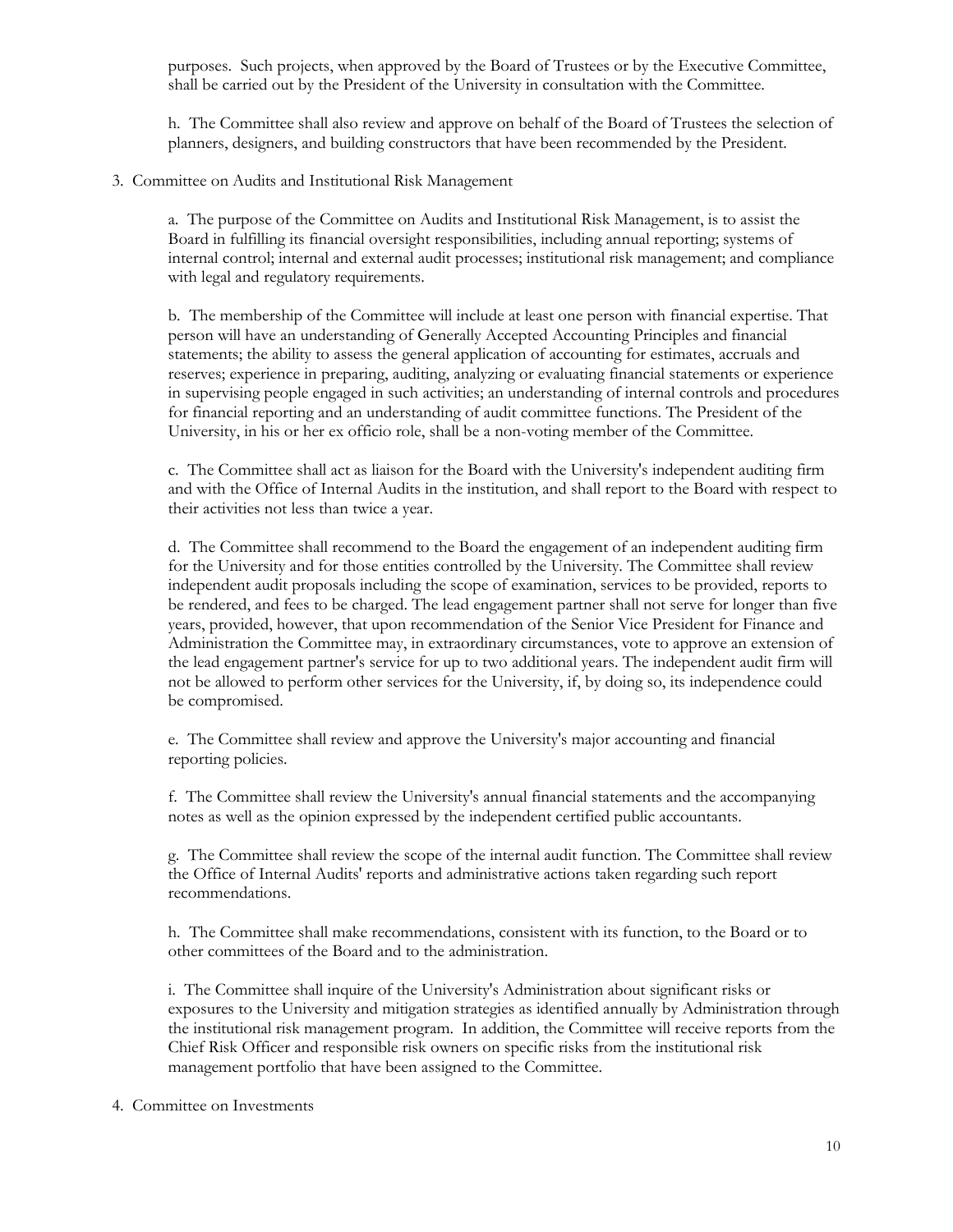a. The Committee on Investments shall have the supervision of all securities of the University and of all property held by it as an investment. The Committee shall have general supervision of all matters of financial interest on which the Board of Trustees or its Executive Committee may request its consideration and action.

b. It shall decide upon and direct the investment of the funds of the University, and the action of the Committee on Investments shall be sufficient authority for the purchase, transfer, sale, or exchange of the securities or other investment property of the University and for the execution of any and all instruments necessary to obtain or to pass title thereto. It shall also provide oversight of investment managers of the University's pension funds.

c. If the endowment funds of The Johns Hopkins Hospital Endowment Fund, Incorporated are combined with the endowment funds of the University, and for as long as such funds are so combined, membership on the Committee on Investments may include as many as two persons nominated by The Johns Hopkins Hospital Endowment Fund, Incorporated.

5. Committee on the Applied Physics Laboratory

a. The Committee on the Applied Physics Laboratory exists for the selection to and composition of the Board of Managers of The Johns Hopkins University Applied Physics Laboratory LLC (JHU/APL), which shall make recommendations to the Board of Trustees or to the Executive Committee for appropriate action and shall consult with other committees of the Board as may be appropriate.

b. The JHU/APL Board of Managers shall keep the Board of Trustees informed directly or through the Executive Committee concerning the progress made, and problems encountered, by the Laboratory in the prosecution of its programs.

c. The JHU/APL Board of Managers shall meet at least twice a year to receive reports on the technical activities and the management of the Laboratory and may invite to these meetings representatives of the major sponsors of the Laboratory's work.

d.The JHU/APL Board of Managers may also meet at the call of the Chair to consider special problems.

#### 6. Committee on Philanthropy and Engagement

a. The Committee on Philanthropy and Engagement shall study, promote, and take leadership in policies and plans for achieving the private sector gift support required to realize the educational, physical, and fiscal objectives of the University.

b. The Committee shall recommend to the Board of Trustees or its Executive Committee, broad policies on development programs, and long-range fund-raising goals for the University.

c. The Committee shall take a leadership role in promoting coordinated policies and plans for fundraising and public relations and evaluating their effectiveness.

d. The Committee shall coordinate the major fund-raising subcommittees of the University divisions.

e. The Committee shall meet at least twice a year and may hold special meetings on call of its Chair.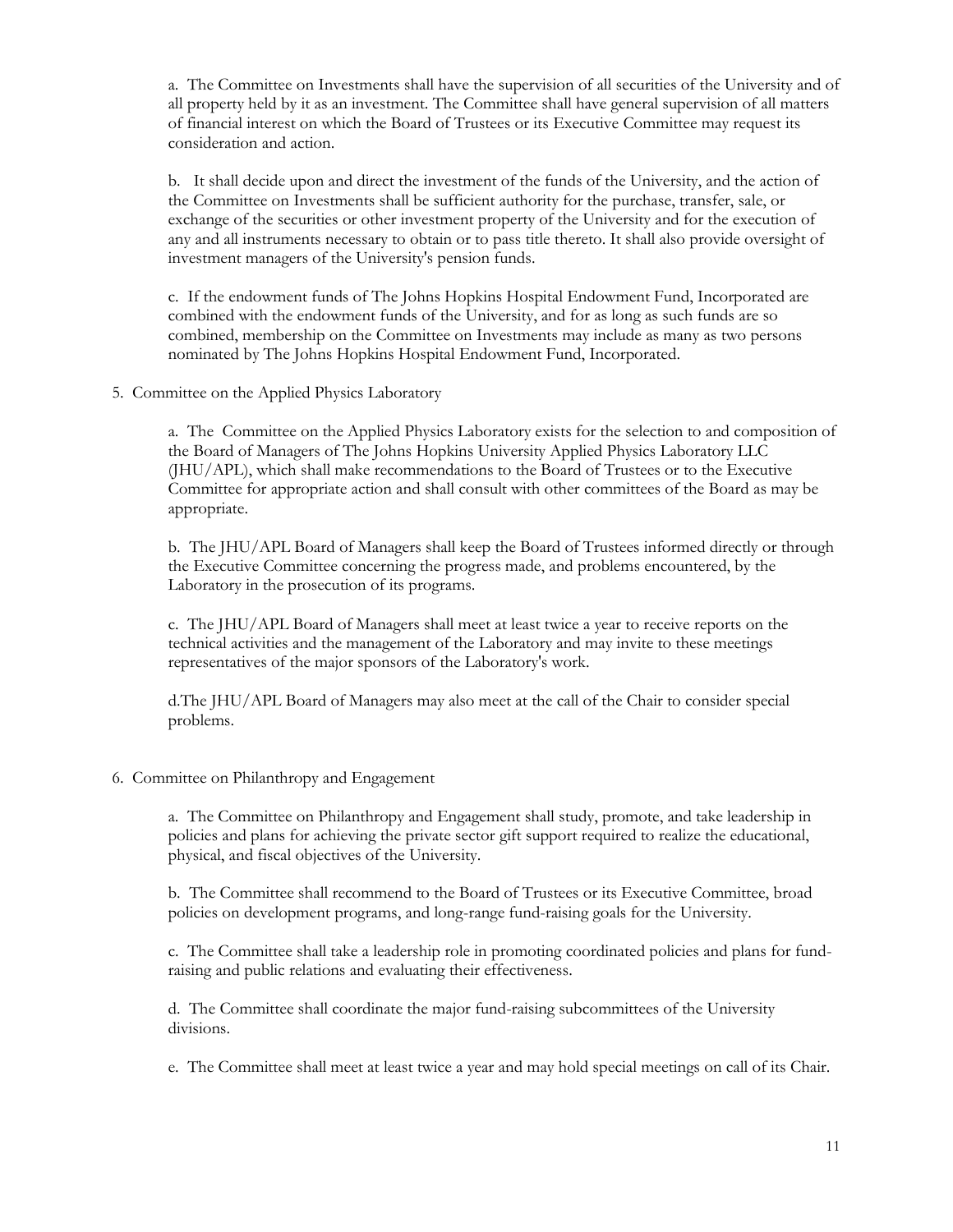f. The Committee shall work closely with the Vice President for Development and Alumni Relations of the University, who shall provide the principal staff support to the Committee under the direction of the President.

7. Committee on Academic Policy

The Academic Policy Committee of the Board of Trustees will assist the Board in assuring that educational, research, and all other academic activities of the University are consistent with the University's mission and plans enunciated from time to time by the President and the Board.

8. Committee on Trusteeship, Nominations and By-Laws

a. The Committee on Trusteeship, Nominations and By-Laws shall identify qualified candidates for possible nomination and, from time to time, present to the Board nominations for membership. The Committee shall, at all times, welcome suggestions of names to be considered for trusteeship from any individual or group connected with or interested in the University.

b. The Committee shall submit to the Board, at the Annual Meeting, nominations for officers for the ensuing year.

c. The Committee shall consider cultivation and recruitment strategies for promising Trustee candidates.

d. The Committee shall ensure that new Trustees are oriented toward fulfilling the responsibilities of trusteeship and that programs of in-service education are maintained, as appropriate.

e. The Committee shall review groups of Trustees midway through their terms of office and initiate communication with those Trustees regarding their performance.

f. The Committee shall periodically review the adequacy of a statement of trustee responsibilities as adopted by the Board.

g. The Committee shall review the By-Laws from time to time and recommend to the Board amendments to the By-Laws whenever the Committee believes it is appropriate to do so.

h. The Committee shall recommend to the Board processes for appointment and reappointment of trustees.

i. The Committee shall make recommendations to the Board concerning governance initiatives.

9. Compensation Committee

The Compensation Committee annually shall review the President's compensation and make recommendations to the Board concerning that compensation. In addition, the Committee shall review the President's recommendations concerning compensation of the senior officers of the University.

### 10. External Affairs and Community Engagement Committee

a. The External Affairs and Community Engagement Committee, drawing upon the University's significant academic and human resources, shall evaluate and advise on how the University enhances its communities, working in partnership with community residents, institutions, associations and businesses, with local government, and with non-profits having related missions.

b. The External Affairs and Community Engagement Committee shall advise the University on matters of public policy that affect the University.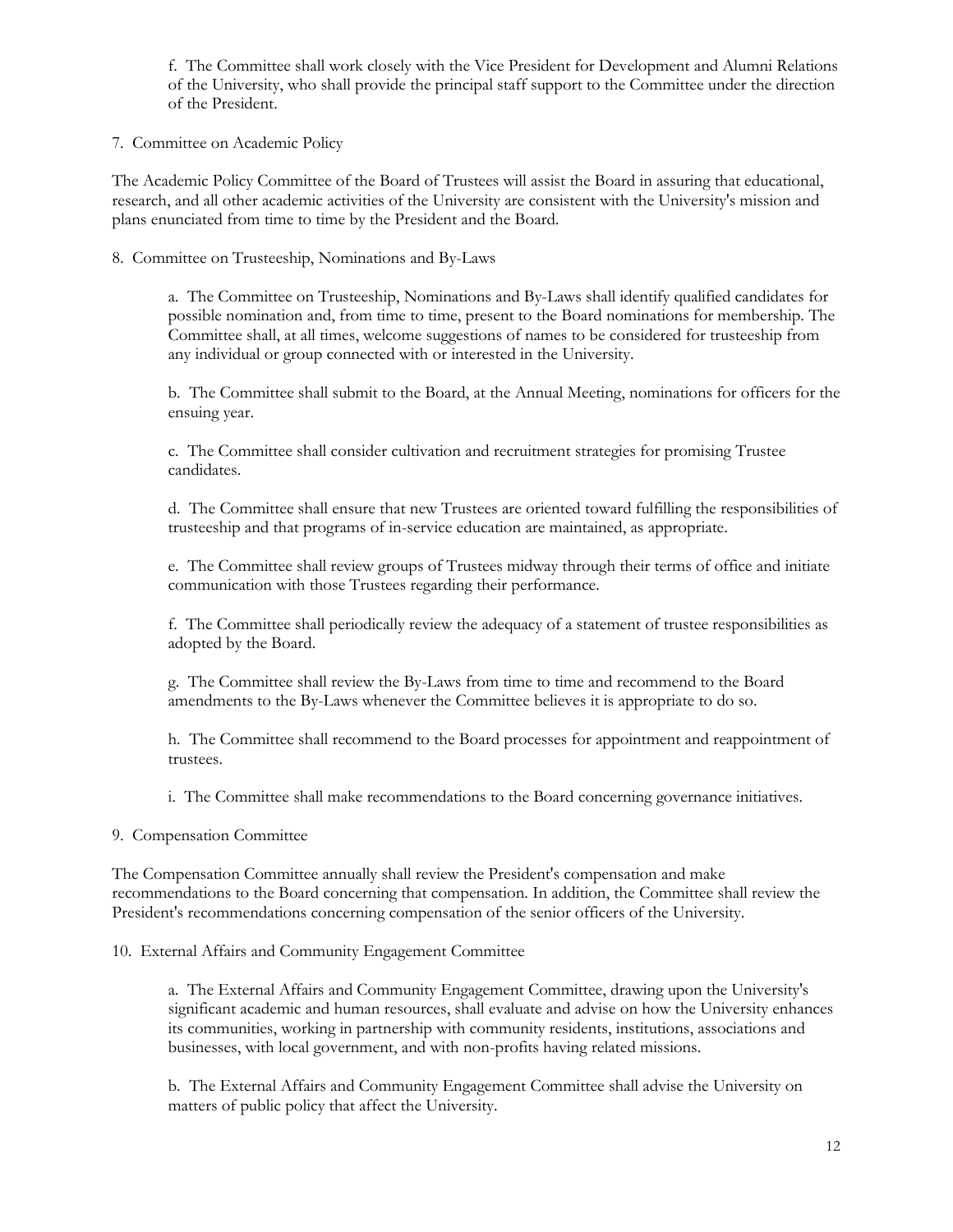c. The External Affairs and Community Engagement Committee shall be comprised of an equal number of both Johns Hopkins University Trustees and Johns Hopkins Medicine/Johns Hopkins Health System Trustees with co-chairs representing each board respectively, and may also, at the discretion of the Chair of the Board, include an additional member who is a trustee of any entity that is controlled and/or owned by Johns Hopkins University and/or the Johns Hopkins Health System . The total number of committee members who are Johns Hopkins University Trustees or Johns Hopkins Medicine or Johns Hopkins Health System Trustees shall be determined by the committee co-chairs in coordination with the Chair of the Board.

#### 11. Student Life Committee

The Student Life Committee shall focus on the quality and substance of the students' experience beyond the academic realm. The Committee's scope shall include graduate, undergraduate and professional students in all divisions of the University. The Committee shall, as appropriate, recommend to the Board enhancements of student life. The Committee may invite one or more current students to attend a meeting of the Committee.

### **Article XIII**

#### Classified Contracts

1. This Article shall apply and be in effect only during periods when the individual holding the title of President of the University does not have the requisite Personnel Security Clearance required by the Federal Government.

2. The term "Director" in this Article shall mean the Director of The Johns Hopkins University Applied Physics Laboratory LLC ("JHU/APL"). The term "requisite security clearance" in this Article shall mean the Personnel Security Clearance required by the Federal Government.

3. JHU/APL and any classified contracts and information held by JHU/APL, shall be governed and managed in accordance with the JHU/APL Operating Agreement dated March 2, 2009, the Inter-Company Agreement dated June 11, 2009 and the Exclusion Resolution for LLC Member dated May 3, 2009.

4. The Board of Trustees Committee on the Applied Physics Laboratory referred to in Article XII.5 of these By-Laws shall continue to exist only for purposes of the selection to and composition of the Board of Managers of JHU/APL as stated in Section 3.2 of the Operating Agreement. Other than for this limited purpose, Article XII.5 shall have no force and effect. The Committee on the Applied Physics Laboratory, as such, shall not have or exercise any authority.

5. The senior management official of the University with respect to classified contracts performed by the University outside of JHU/APL shall be the Director of JHU/APL who shall, at all times, have the requisite security clearance.

6. Notwithstanding any provision of these By-Laws to the contrary, with respect to management of classified contracts performed by the University outside of JHU/APL, the Director shall have the duties otherwise vested by these By-Laws in the President, subject to Section 8, below.

7. The Director shall have all duties and authority as senior management official with respect to JHU/APL and classified contracts performed in other parts of the University within the meaning of the term "senior management official" as used by the Federal Government in its directives for security clearances.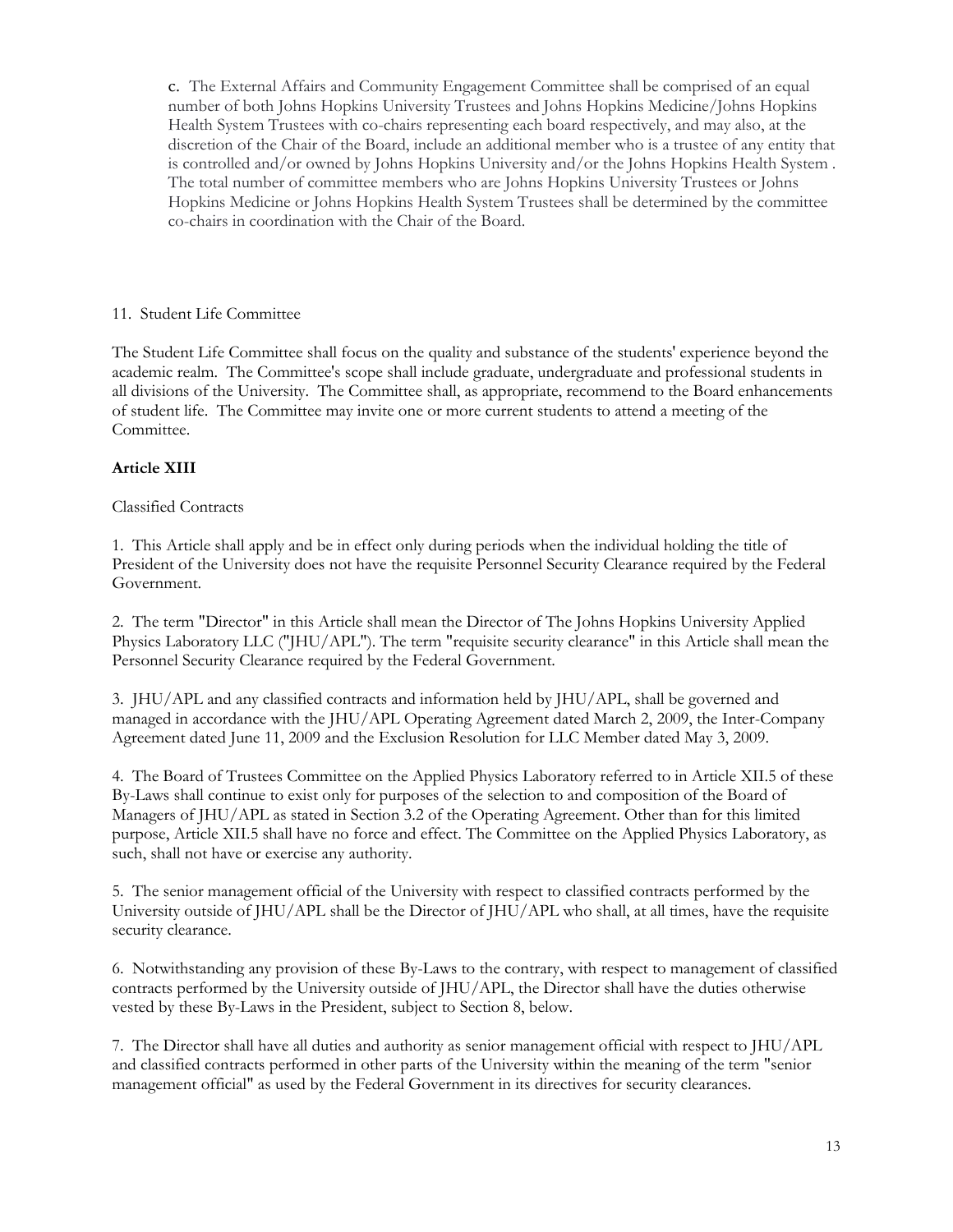8. For purposes of classified contracts performed by the University outside of JHU/APL, the Director shall report to the Chair of the Johns Hopkins University Board of Trustees for all necessary and appropriate oversight and approvals. In the absence of the Chair, or in the event the Chair does not have the requisite security clearance, the Director shall report to the Chair of the Board of Trustees Committee on the Applied Physics Laboratory, who shall, at all times, have the requisite security clearance.

9. Subject to the Exclusion Resolution, nothing in this Article shall change the authority of the University Board of Trustees in other respects or prevent the Board of Managers of JHU/APL LLC or the APL Director or the Director's designee from reporting to the JHU Board of Trustees on matters and in a manner that is permitted by and consistent with the Exclusion Resolution.

# **Article XIV**

Miscellaneous Provisions

# 1. The Seals

There shall be two seals of The Johns Hopkins University; the first in the form provided for by the resolution of the Board of Trustees of June 12, 1879, circular in form and containing in the center the date 1876 and in the margin the words "The Johns Hopkins University, Baltimore, Maryland," which shall be used in the authentication of deeds, contracts, and other legal instruments in the formal conduct of the corporate business of the University; the second, an academic or heraldic device, oval in form, as adopted by the resolution of the Board of Trustees of December 7, 1885, with the shield of the University in the center, said second seal to be attached to diplomas and other like instruments requiring authentication in the conduct of academic affairs of the University, and to be reproduced upon formal reports, registers, and publications of the University.

2. Execution of Documents and Transfer of the Securities of the University

a. Deeds, contracts, leases, and similar instruments may be executed on behalf of the University by the President, the Provost and Senior Vice President for Academic Affairs, the Senior Vice President for Finance and Administration, and other Vice Presidents, and may be attested by the Secretary, any Associate Secretary, or any Assistant Secretary, or the Treasurer. Any further delegations of signature authority may be made only in accordance with the University Signature Authority Policy. No other member of the University community has the authority to execute deeds, contracts, leases, and similar instruments on behalf of the University.

b. The President, the Provost and Senior Vice President for Academic Affairs, the Senior Vice President for Finance and Administration, the Chief Investment Officer, and the Treasurer of the University shall have the power to make any and all transfers of the securities of the University which may be authorized by the Board of Trustees, the Executive Committee, or the Committee on Investments, and may vote and/or execute powers of attorney, or proxies, to vote all shares of stock standing in the name of the University or owned by it unless otherwise provided by the Board or the Committee on Investments.

3. Distribution of Assets upon Dissolution of the University

Upon the dissolution of the Johns Hopkins University, the Board of Trustees shall, after paying or making provisions for the payment of all of the liabilities of the University, dispose of all assets of the University exclusively for the purposes of the University in such manner, or to such organization(s) operated exclusively for charitable, educational or scientific purposes as shall at the time qualify as an exempt organization(s) under section 501 (c) (3) of the Internal Revenue Code of 1986, as the Board of Trustees shall determine. Any such assets not so disposed of shall be disposed of by the Circuit Court for Baltimore City, exclusively for such purposes or to such organization(s), as said Court shall determine, which are organized or operated exclusively for such purposes.